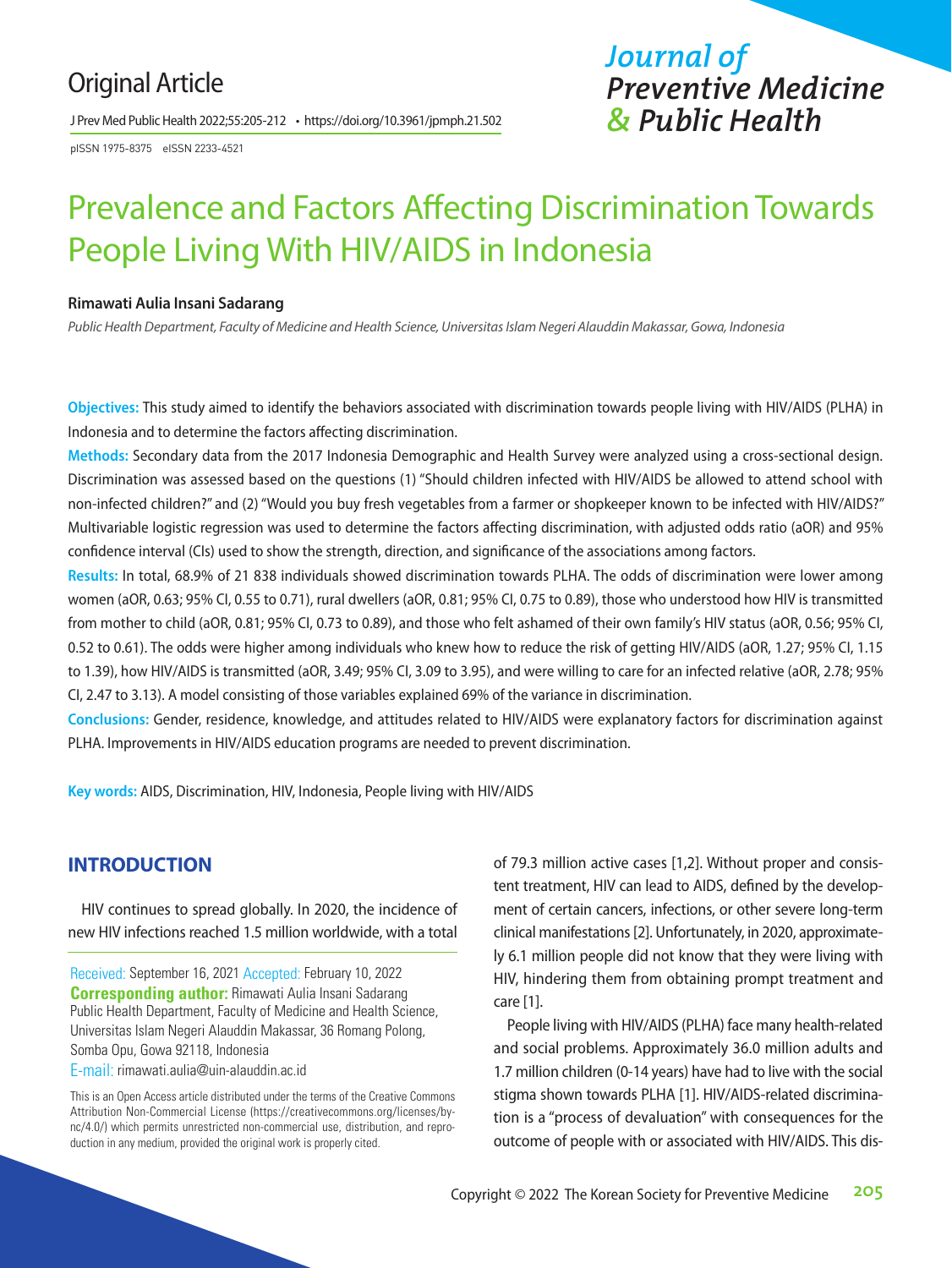#### Journal of **Preventive Medicine** & Public Health

crimination or devaluation is directed at individuals, not because they personally deserve it or for reciprocity, but simply because they happen to be members of a certain category [3-5].

Discrimination towards PLHA can come from family, friends, community, and healthcare providers [6-9]. Several studies identified various forms of discrimination towards PLHA, such as isolation and separation of personal belongings and eating utensils [7,10,11], distancing and fear of direct physical contact [6,7,10,11], reluctance or refusal to provide medical services for PLHA [6,7,11-13], and additional charges for medical services due to the patients' HIV status [11,12].

In 2019, 50 282 cases of HIV were diagnosed in Indonesia, and cases were reported in 33 of 34 provinces. East Java, Jakarta, West Java, Central Java, Papua, North Sumatra, Bali, Banten, South Sulawesi, and East Kalimantan were the 10 provinces with the highest number of reported cases of HIV [14]. The Indonesia Ministry of Health has consistently published surveillance reports on HIV/AIDS, but those reports were not descriptive and did not address the social stigma faced by the 360 000 out of 540 000 PLHA who knew their status in 2020 [15]. Previous studies about HIV/AIDS-related discrimination were generally conducted in the healthcare setting in small or specific locations and looked at general variables such as knowledge and attitude, without exploring the more specific aspects of knowledge and attitude associated with discrimination [16- 19]. This study aimed to build upon the findings of those studies by describing discrimination towards PLHA in Indonesia in a general setting, using a large sample, and identifying other factors affecting discrimination.

## **METHODS**

This cross-sectional study analyzed secondary data from the latest Indonesia Demographic and Health Survey (IDHS). The 2017 IDHS was the eighth and most recent IDHS, and it was conducted in all provinces of Indonesia. This survey was part of the Demographic and Health Survey Program, a United States Agency for International Development (USAID) program, assisted by the Inner City Fund [20]. The survey data were obtained from the USAID website by registering and justifying the request for data [21].

Our analysis included data on people who reported that they had heard about HIV/AIDS. As the primary focus of this study, discrimination towards PLHA was assessed by 2 survey questions: (1) "Should children infected with HIV/AIDS be allowed

to attend school with non-infected children?" and (2) "Would you buy fresh vegetables from a farmer or shopkeeper known to be infected with HIV/AIDS?" These variables were dichotomized (yes/no) and people who answered "yes" to both questions were defined as not demonstrating discrimination towards PLHA, and all others were defined as demonstrating discrimination towards PLHA.

Socio-demographic characteristics, HIV/AIDS-related stereotypes, knowledge, and attitudes were the potential explanatory factors for discrimination towards PLHA. HIV/AIDS-related stereotypes were assessed by the responses to 2 situations: (1) "People talk badly about people with or believed to have HIV/ AIDS" and (2) "People with or believed to have HIV/AIDS lose respect from other people." People who agreed with both situations were considered to have negative stereotypes.

There were 3 variables for HIV/AIDS-related knowledge. First, knowledge about ways to reduce the risk of HIV infection was measured by the answers to the following questions (1) "Should you always use condoms during sex?" and (2) "Should you have 1 sex partner only, who also has no other partner?" People answering "yes" to these questions were considered knowledgeable about HIV/AIDS. Second, knowledge about how infection occurs was measured by the accuracy of answers to the following questions: (1) "Can a person get HIV/AIDS from mosquito bites?", (2) "Can a person get HIV/AIDS by sharing food with an infected person?", (3) "Can a person get HIV/AIDS by witchcraft or supernatural means?", and (4) "Can a person get HIV/AIDS by contact with saliva from an infected person?" People answering "no" to these questions were considered knowledgeable. Third, knowledge about how HIV/AIDS is transmitted from mother to child was measured by the accuracy of answers to questions about the possibility of transmission during pregnancy, delivery, or while breastfeeding. People answering "yes" to these questions were considered knowledgeable.

In preparing the dataset, sample weights were developed to compensate for the unequal probability of selection bias, noncoverage, non-responses, and other types of bias [21,22]. Comparison of proportions between variables was assessed using the chi-square test, and a *p*-value less than 0.05 was considered to indicate statistical significance. Multivariable logistic regression was used to measure the association between an explanatory factor and an outcome, with adjusted odds ratio (aOR) and 95% confidence interval (CI) used to determine the significance of associations. The predictive model of discrimination was generated using the backward method. The initial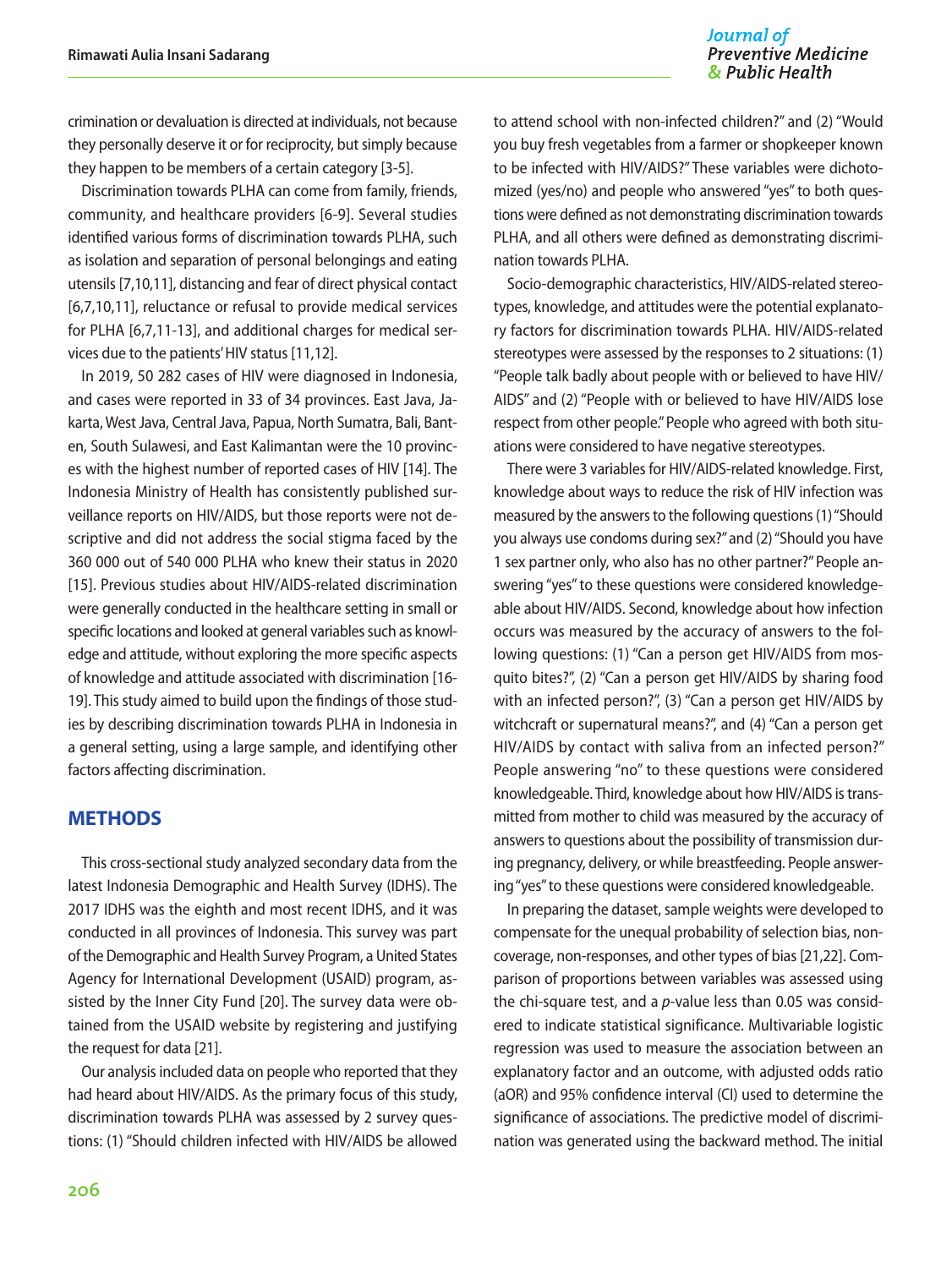model consisted of all variables with a *p*-value less than 0.25 and was mutually adjusted. In contrast, the final model consisted of statistically significant variables after adjustment with other covariate variables with a *p*-value less than 0.05. Multicollinearity testing was performed among the covariates used in the final model to avoid interaction bias, which could affect the results.

Advanced tests of the final model were run to assess the fit and calibration of the model. For goodness-of-fit, the Hosmer-Lemeshow test and receiver operating characteristic (ROC) curve analysis were run to assess the fit of the model. Calibration was assessed using the calibration belt test.

#### **Ethics Statement**

The 2017 IDHS study protocol was approved by the Institutional Review Board of ICF International (ICF IRB FW A00000845).

## **RESULTS**

Among a sample of 21 838 people in Indonesia (aged 15- 54 years) who had heard about HIV/AIDS, 68.9% demonstrated potential discrimination towards PLHA. More than half (87.3%) were women, 73.7% were married or cohabitating, 62.1% had a secondary education, 57.7% lived in an urban area, and 72.5% lived in a province with a high rate of HIV infection. Among

#### **Table 1.** Distribution of socio-demographic characteristics, stereotypes, knowledge and attitudes related to HIV/AIDS, and discrimination towards people living with HIV/AIDS (PLHA) in Indonesia

| <b>Characteristics</b>     | <b>Discrimination</b><br>towards PLHA |             | <b>Total</b>  | $p$ -value                                  | <b>Characteristics</b>                                                              | <b>Discrimination</b><br>towards PLHA |             | <b>Total</b>  | <i>p</i> -value |
|----------------------------|---------------------------------------|-------------|---------------|---------------------------------------------|-------------------------------------------------------------------------------------|---------------------------------------|-------------|---------------|-----------------|
|                            | <b>Yes</b>                            | <b>No</b>   |               |                                             |                                                                                     | <b>Yes</b>                            | <b>No</b>   |               |                 |
| Sociodemographic           |                                       |             |               |                                             | Home province                                                                       |                                       |             |               | 0.007           |
| Gender<br>Men              | 1934 (12.7)                           | 1077 (16.9) | 3011 (14.1)   | < 0.001                                     | Low rate of HIV<br>infection                                                        | 7638 (27.5)                           | 2920 (25.4) | 10 558 (26.8) |                 |
| Women                      | 13 453 (87.3)                         | 5374 (83.1) | 18 827 (85.9) |                                             | High rate of HIV<br>infection                                                       | 7749 (72.5)                           | 3531 (74.6) | 11 280 (73.2) |                 |
| Age (y)                    |                                       |             |               | < 0.001                                     | Stereotype                                                                          |                                       |             |               |                 |
| $15 - 19$                  | 2340 (14.2)                           | 803 (11.4)  | 3143 (13.3)   |                                             | Had negative stereotype of PLHA                                                     |                                       | 0.003       |               |                 |
| 20-24                      | 2378 (15.0)                           | 812 (12.2)  | 3190 (14.1)   |                                             | Yes                                                                                 | 13 694 (89.1)                         | 5618 (86.9) | 19 312 (88.4) |                 |
| 25-29                      | 2212 (14.2)                           | 928 (13.9)  | 3140 (14.1)   |                                             | No                                                                                  | 1693 (10.9)                           | 883 (13.1)  | 2526 (11.6)   |                 |
| 30-34                      | 2351 (15.3)                           | 984 (15.3)  | 3335 (15.3)   |                                             | Knowledge                                                                           |                                       |             |               |                 |
| 35-39                      | 2253 (15.3)                           | 1165 (18.7) | 3418 (16.3)   | Ways to reduce the risk of getting HIV/AIDS |                                                                                     |                                       |             | < 0.001       |                 |
| 40-44                      | 1985 (13.3)                           | 955 (15.2)  | 2940 (14.0)   |                                             | Don't know                                                                          | 4269 (26.3)                           | 1443 (21.4) | 5712 (24.8)   |                 |
| 45-49                      | 1689 (11.4)                           | 715 (11.9)  | 2404 (11.6)   |                                             | Know                                                                                | 11 118 (73.7)                         | 5008 (78.6) | 16 126 (75.2) |                 |
| 50-54                      | 179(1.3)                              | 89 (1.4)    | 268 (1.3)     |                                             | Ways to get infected with HIV/AIDS                                                  |                                       |             |               | < 0.001         |
| Marital status             |                                       |             |               | 0.353                                       | Don't know                                                                          | 14 468 (93.9)                         | 5088 (78.8) | 19 556 (89.2) |                 |
| Never married              | 3811 (22.4)                           | 1600 (21.8) | 5411 (22.2)   |                                             | Know                                                                                | 919(6.1)                              |             |               |                 |
| Married or<br>cohabitating | 10 968 (73.7)                         | 4607 (74.6) | 15 575 (74.0) |                                             | 1363 (21.2)<br>2282 (10.8)<br>Ways in which HIV is transmitted from mother to child |                                       |             | < 0.001       |                 |
| Widowed/                   | 608(3.9)                              | 244 (3.6)   | 852 (3.8)     |                                             | Don't know                                                                          | 2381 (14.9)                           | 1228 (18.5) | 3609 (16.1)   |                 |
| divorced/                  |                                       |             |               |                                             | Know                                                                                | 13 006 (85.1)                         | 5223 (81.5) | 18 229 (83.9) |                 |
| separated                  |                                       |             |               |                                             | Attitude                                                                            |                                       |             |               |                 |
| <b>Education level</b>     |                                       |             |               | < 0.001                                     | Would be ashamed if someone in the family had HIV/AIDS                              |                                       |             | < 0.001       |                 |
| No education               | 44(0.3)                               | 8(0.1)      | 52(0.2)       |                                             | N <sub>o</sub>                                                                      | 6633 (43.5)                           | 3863 (60.4) | 10 496 (48.7) |                 |
| Primary                    | 2371 (18.5)                           | 696 (13.4)  | 3067 (17.0)   |                                             | Yes                                                                                 | 8754 (56.5)                           | 2588 (39.6) | 11 342 (51.3) |                 |
| Secondary                  | 9399 (62.1)                           | 3686 (59.5) | 13 085 (61.3) |                                             | Would keep HIV infection in the family a secret                                     |                                       |             |               | 0.955           |
| Higher                     | 3573 (19.1)                           | 2061 (27.0) | 5634 (21.5)   |                                             | Yes                                                                                 | 7252 (50.1)                           | 3169 (50.1) | 10 421 (50.1) |                 |
| Residence                  |                                       |             |               | < 0.001                                     | N <sub>o</sub>                                                                      | 8135 (49.9)                           | 3282 (49.9) | 11 417 (49.9) |                 |
| Urban                      | 9315 (57.7)                           | 4296 (63.4) | 13 611 (59.5) |                                             | Would be willing to care for relatives with HIV/AIDS                                |                                       |             | < 0.001       |                 |
| Rural                      | 6072 (42.3)                           | 2155 (36.6) | 8227 (40.5)   |                                             | N <sub>o</sub>                                                                      | 4671 (26.1)                           | 762 (10.3)  | 5433 (21.2)   |                 |
|                            |                                       |             |               |                                             | Yes                                                                                 | 10 716 (73.9)                         | 5689 (89.7) | 16 405 (78.8) |                 |

Values are presented as number (%).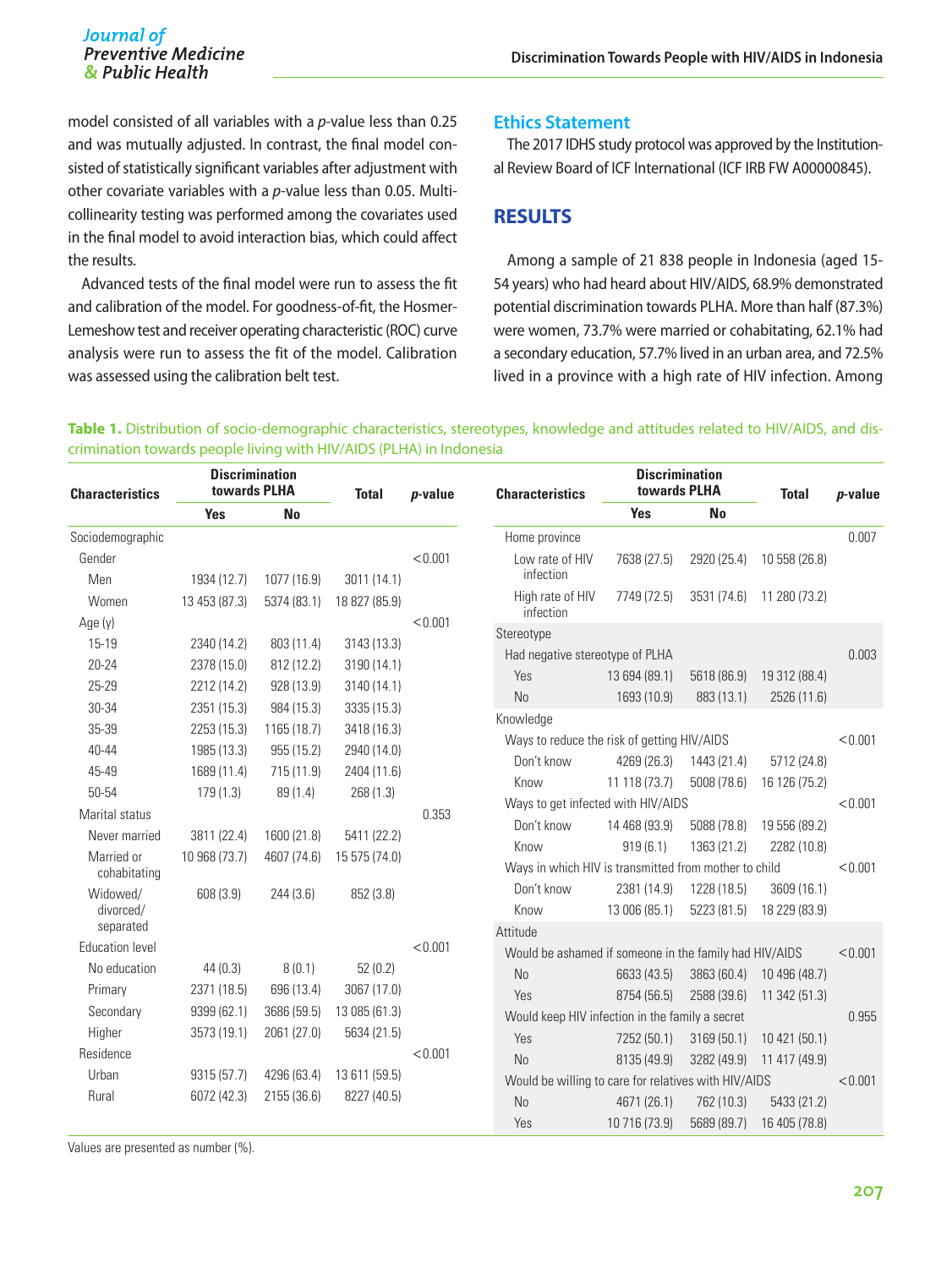#### Journal of **Preventive Medicine** & Public Health

HIV/AIDS-related variables, it was found that 89.1% of people who had negative stereotypes of PLHA demonstrated potential discrimination towards them as well. Among the knowledge variable group, an unusual finding was identified. Up to 73.7% of people who knew how to reduce the risk of getting HIV/AIDS and 85.1% of people who knew how HIV is transmitted between mother and child demonstrated potential discrimination towards PLHA, while only 6.1% of people who were knowledgeable about how HIV/AIDS is transmitted discriminated against PLHA. Regarding attitudes, people who demonstrated potential discrimination were people who would be ashamed if someone in the family had HIV/AIDS (56.5%), would keep an HIV infection in the family a secret (50.1%), and would be willing to care for relatives with HIV/AIDS (73.9%) (Table 1).

The chi-square test showed that 2 of 13 variables did not have significant differences in proportions. Those variables were marital status and knowledge of how transmission of HIV occurs.

Among 13 explanatory variables, 4 showed statistically insignificant associations with discrimination: age, marital status, education level, and attitudes. The variable "would keep HIV infection in the family a secret" had a *p*-value higher than the cut-off point for inclusion in the predictive model (Table 2).

The initial model consisted of 9 variables with a *p*-value less than 0.05. The knowledge variable "ways to get infected with HIV/AIDS" had the highest aOR, while gender had the lowest aOR. People who knew how HIV/AIDS is transmitted had a higher probability of discrimination towards PLHA, 3.49 times higher than those answering "do not know" regarding this item. The probability of discrimination towards PLHA was 1.58 times lower among women than among men (Table 3).

In the final predictive model, gender, residence, knowledge variables ("ways to reduce the risk of getting HIV/AIDS", "ways to get infected with HIV/AIDS," and "ways in which HIV is transmitted from mother to child") and attitude variables ("would be ashamed if someone in the family had HIV/AIDS" and "will-

| <b>Variables</b>             | OR (95% CI)                                           | $p$ -value                                           | <b>Variables</b>                                       | OR (95% CI)       | $p$ -value |
|------------------------------|-------------------------------------------------------|------------------------------------------------------|--------------------------------------------------------|-------------------|------------|
| Gender                       |                                                       |                                                      | Province                                               |                   |            |
| Men                          | 1.00 (reference)                                      | < 0.001                                              | Low rate of HIV infection                              | 1.00 (reference)  | 0.007      |
| Women                        | 0.71(0.64, 0.80)                                      |                                                      | High rate of HIV infection                             | 1.11(1.02, 1.20)  |            |
| Age (y)                      |                                                       |                                                      | Had negative stereotypes of PLHA                       |                   |            |
| 15-19                        | 1.00 (reference)                                      |                                                      | Yes                                                    | 1.00 (reference)  | < 0.001    |
| $20 - 24$                    | 1.01(0.87, 1.16)                                      | 0.877                                                | <b>No</b>                                              | 1.21 (1.09, 1.35) |            |
| 25-29                        | 1.20 (1.05, 1.38)                                     | 0.006                                                | Ways to reduce the risk of getting HIV/AIDS            |                   |            |
| 30-34                        | 1.23(1.08, 1.40)                                      | 0.001                                                | Do not know                                            | 1.00 (reference)  | < 0.001    |
| 35-39                        | 1.51(1.32, 1.72)                                      | < 0.001                                              | Know                                                   | 1.31(1.19, 1.43)  |            |
| $40 - 44$                    | 1.41 (1.23, 1.62)                                     | < 0.001                                              | Ways to get infected with HIV/AIDS                     |                   |            |
| 45-49                        | 1.28(1.12, 1.47)                                      | < 0.001                                              | Do not know                                            | 1.00 (reference)  | < 0.001    |
| 50-54                        | 1.37 (0.99, 1.91)                                     | 0.054                                                | Know                                                   | 4.18 (3.71, 4.70) |            |
| Marital status               | Ways in which HIV is transmitted from mother to child |                                                      |                                                        |                   |            |
| Never married                | 1.00 (reference)                                      |                                                      | Don't know                                             | 1.00 (reference)  | < 0.001    |
| Married or cohabitating      | 1.04(0.95, 1.13)                                      | 0.337                                                | Know                                                   | 0.77(0.70, 0.84)  |            |
| Widowed/ divorced/ separated | 0.93(0.77, 1.13)                                      | 0.486                                                | Would be ashamed if someone in the family had HIV/AIDS |                   |            |
| <b>Education level</b>       |                                                       |                                                      | <b>No</b>                                              | 1.00 (reference)  | < 0.001    |
| No education                 | 1.00 (reference)                                      |                                                      | Yes                                                    | 0.50(0.46, 0.54)  |            |
| Primary                      | 1.46(0.63, 3.36)                                      | 0.368                                                | Would keep HIV infection in the family a secret        |                   |            |
| Secondary                    | 1.93 (0.84, 4.42)                                     | 0.116                                                | Yes                                                    | 1.00 (reference)  | 0.956      |
| Higher                       | 2.85(1.25, 6.52)                                      | 0.013                                                | <b>No</b>                                              | 0.99(0.93, 1.07)  |            |
| Residence                    |                                                       | Would be willing to care for relatives with HIV/AIDS |                                                        |                   |            |
| Urban                        | 1.00 (reference)                                      | < 0.001                                              | <b>No</b>                                              | 1.00 (reference)  | < 0.001    |
| Rural                        | 0.78(0.72, 0.85)                                      |                                                      | Yes                                                    | 3.05(2.71, 3.44)  |            |

**Table 2.** The association of socio-demographic characteristics, stereotypes, knowledge and attitudes related to HIV/AIDS, and discrimination towards people living with HIV/AIDS (PLHA) in Indonesia

OR, odds ratio; CI, confidence interval.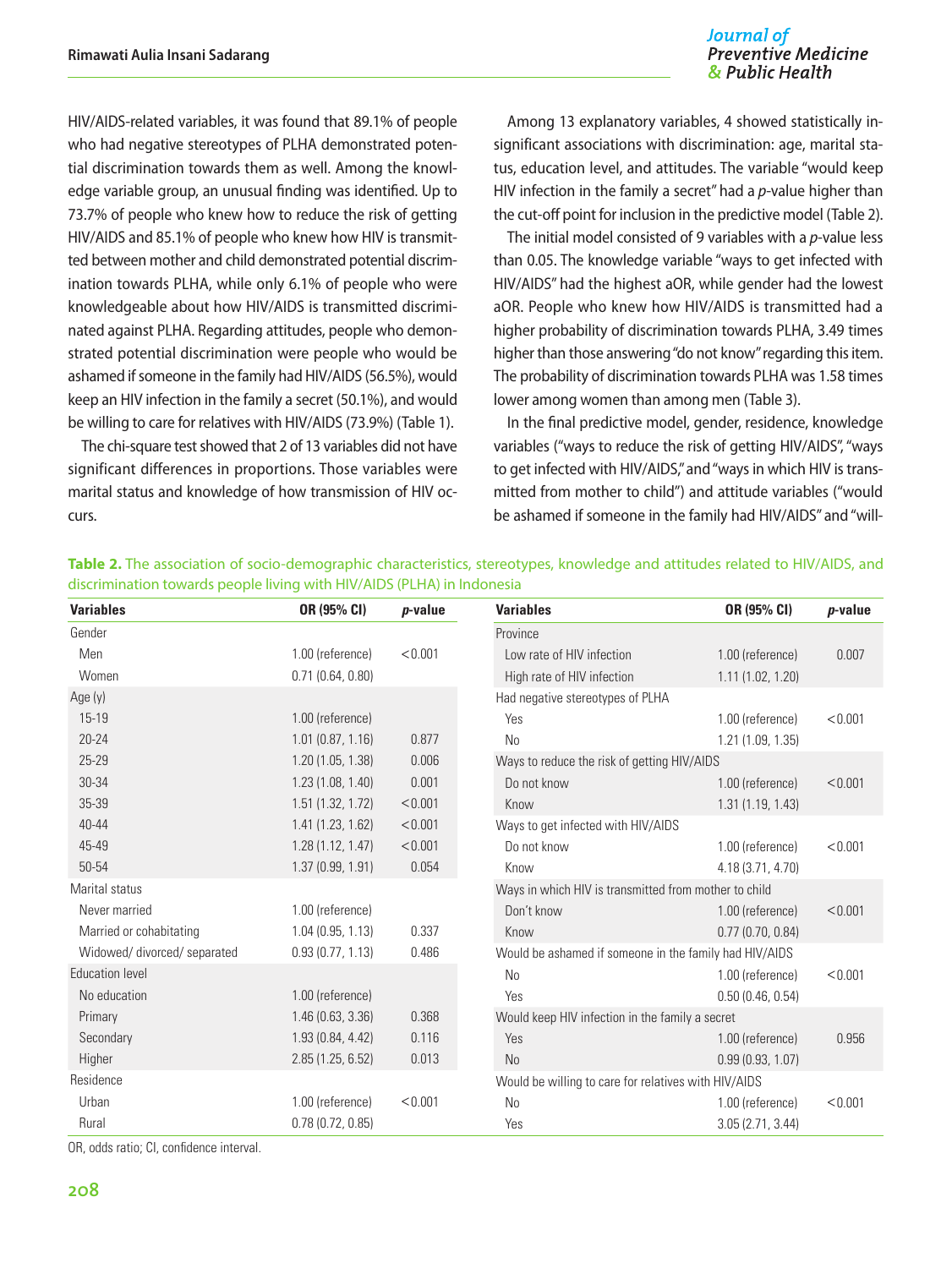#### **Table 3.** Initial and final predictive models of discrimination towards people living with HIV/AIDS (PLHA) in Indonesia

| <b>Variables</b>                                       | Initial model p-value        |       | <b>Final model</b>  | $p$ -value |  |  |  |
|--------------------------------------------------------|------------------------------|-------|---------------------|------------|--|--|--|
| Gender                                                 |                              |       |                     |            |  |  |  |
| Men                                                    | $1.00$ (reference) $< 0.001$ |       | 1.00 (reference)    | < 0.001    |  |  |  |
| Women                                                  | 0.63(0.56, 0.71)             |       | 0.63(0.55, 0.71)    |            |  |  |  |
| Residence                                              |                              |       |                     |            |  |  |  |
| Urban                                                  | $1.00$ (reference) $< 0.001$ |       | 1.00 (reference)    | < 0.001    |  |  |  |
| Rural                                                  | $0.81$ (0.75, 0.89)          |       | $0.81$ (0.75, 0.89) |            |  |  |  |
| Province                                               |                              |       |                     |            |  |  |  |
| Low rate of HIV<br>infection                           | 1.00 (reference)             | 0.677 |                     |            |  |  |  |
| High rate of HIV<br>infection                          | 1.01(0.93, 1.10)             |       |                     |            |  |  |  |
| Had negative stereotypes of PLHA                       |                              |       |                     |            |  |  |  |
| Yes                                                    | 1.00 (reference)             | 0.616 |                     |            |  |  |  |
| No                                                     | 0.98(0.93, 1.04)             |       |                     |            |  |  |  |
| Ways to reduce the risk of getting HIV/AIDS            |                              |       |                     |            |  |  |  |
| Don't know                                             | 1.00 (reference) $< 0.001$   |       | 1.00 (reference)    | < 0.001    |  |  |  |
| Know                                                   | 1.27(1.15, 1.40)             |       | 1.27 (1.15, 1.39)   |            |  |  |  |
| Ways to get infected with HIV/AIDS                     |                              |       |                     |            |  |  |  |
| Don't know                                             | 1.00 (reference) $< 0.001$   |       | 1.00 (reference)    | < 0.001    |  |  |  |
| Know                                                   | 3.49(3.09, 3.95)             |       | 3.49(3.09, 3.95)    |            |  |  |  |
| Ways in which HIV is transmitted from mother to child  |                              |       |                     |            |  |  |  |
| Don't know                                             | $1.00$ (reference) $< 0.001$ |       | 1.00 (reference)    | < 0.001    |  |  |  |
| Know                                                   | 0.81(0.73, 0.90)             |       | $0.81$ (0.73, 0.89) |            |  |  |  |
| Would be ashamed if someone in the family had HIV/AIDS |                              |       |                     |            |  |  |  |
| No                                                     | $1.00$ (reference) < $0.001$ |       | 1.00 (reference)    | < 0.001    |  |  |  |
| Yes                                                    | 0.56(0.52, 0.61)             |       | 0.56(0.52, 0.61)    |            |  |  |  |
| Willing to care for relatives with HIV/AIDS            |                              |       |                     |            |  |  |  |
| No                                                     | $1.00$ (reference) $< 0.001$ |       | 1.00 (reference)    | < 0.001    |  |  |  |
| Yes                                                    | 2.78 (2.46, 3.13)            |       | 2.78 (2.47, 3.13)   |            |  |  |  |

Values are presented as adjusted odds ratio (95% confidence interval).

ing to care for relatives with HIV/AIDS") showed statistically significant associations with discrimination towards PLHA in Indonesia. The multicollinearity test among covariate variables in the final model showed that multicollinearity was not a problem since the mean of the variance inflation factor was <5.

The final model showed reasonably good fit. Figure 1 presents the results of the goodness-of-fit test, with a *p*-value >0.05. The ROC curve also showed that the final model accurately predicted discrimination towards PLHA in Indonesia (69.81%).

The test statistic value (3.92) and the *p*-value (0.999) of the test suggest that the final model met the good calibration test and performed well in the sample versus the initial model (Figure 2).



**Figure 1.** The receiver operating characteristic (ROC) curve of the final model.



**Figure 2.** The calibration belt plot on the final model.

#### **DISCUSSION**

This study found that women were more likely to refrain from discrimination towards PLHA than men, which aligns with studies conducted in Pakistan [23] and Vietnam [24]. This result is also supported by previous studies which showed that women had a stronger ability to assume the role of a conceptualized other (other-orientation) and were more highly socialized to be other-oriented and socially responsible, which might influence their pro-environmental behavior, including acceptance of PLHA as part of the social environment [25,26]. Proenvironmental behavior can be explained by the norm activation model (Schwartz, 1977), which is based on an "other" value orientation that occurs when individuals are aware of the harmful consequences (awareness of consequences) of their actions and feel responsible for these consequences [26].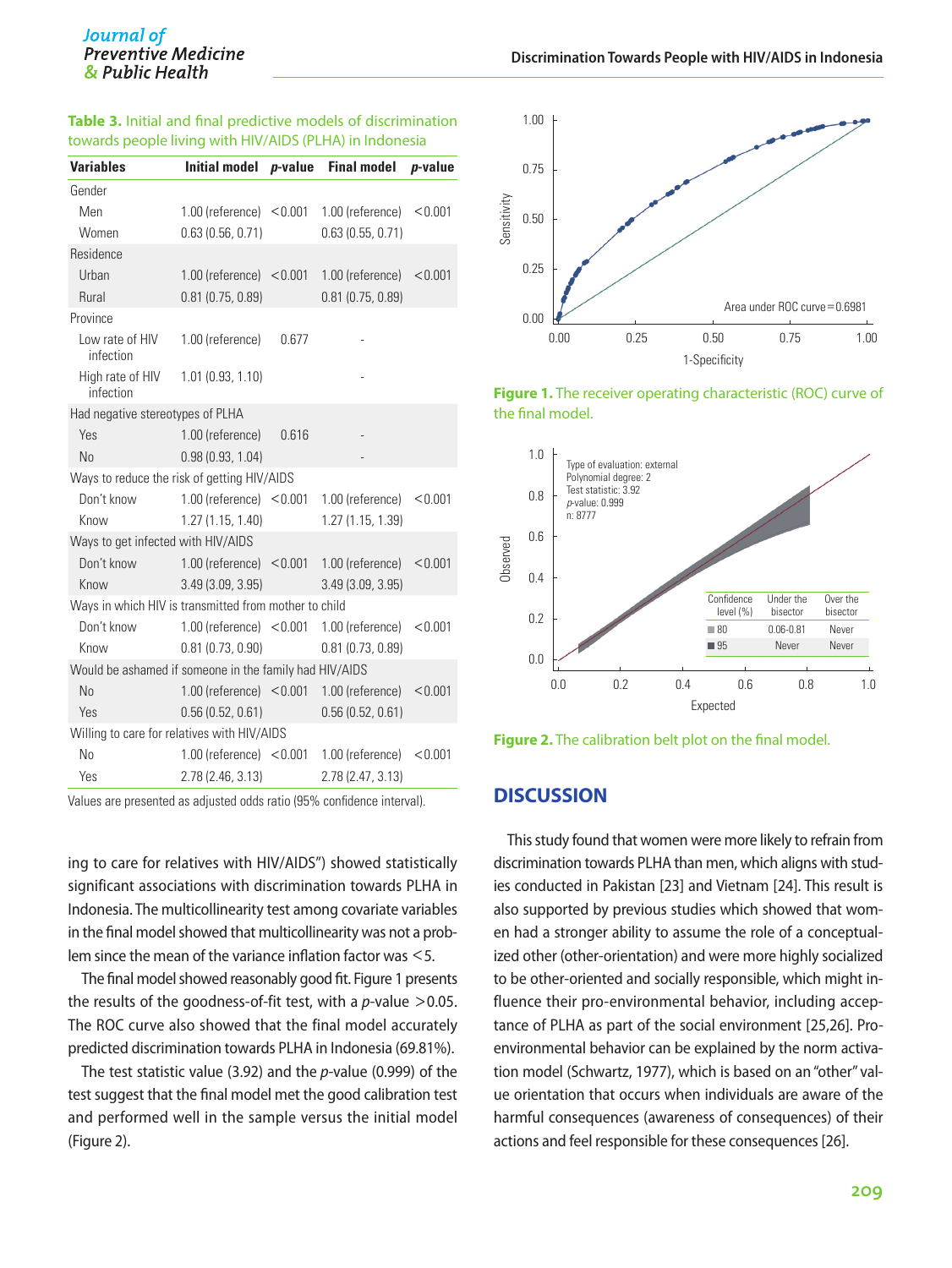Discrimination towards PLHA can occur in either urban or rural areas. Previous studies have identified higher discrimination towards PLHA among rural dwellers when compared to urban dwellers [27-29]. However, in this study, rural dwellers were found to have a lower probability of discrimination towards PLHA when compared to urban dwellers. The author postulates that this finding could be explained by 2 possible conditions. First, conservative values in a rural area may mean that HIV/AIDS was rarely discussed, which was also supported by the sense that HIV/AIDS was something that happens to the "other" and was not "their" problem [30]. Second, rural communities tend to be small and people know each other more intimately [31], resulting in strong social capital among rural dwellers. Social capital is community cohesion that results from the positive aspects of community life, particularly from a high level of "civic engagement/participation," as reflected in the membership of local voluntary associations [28,32]. Higher levels of social capital contribute to a broader range of favorable health outcomes (i.e., as a buffer to health-damaging stress).

There are 3 possible explanations for the association between social capital and discrimination towards PLHA [32]. First, membership in a cohesive community works as an "early warning system." If a member is infected with HIV/AIDS, another member will urge them to seek early diagnosis and treatment of incipient health problems instead of isolating and judging them for the infection. Second, members of a cohesive community are more likely to engage in health-protective behaviors because of the generalized level of perceived self-efficacy and empowerment they feel themselves to be part of such a community. Group behavior would more likely include a willingness to keep physical/social contact with the PLHA—that is, to treat them as a part of the membership/community with its inherent rights. Third, discrimination behaviors are shaped by the social identities and social norms that are collectively negotiated within the peer group. Communities with high levels of membership engagement in local organizations might have a broader range of "peer" groups within which people could debate and negotiate on subjects such as acceptance of PLHA as part of the community.

Many studies have found that the degree of knowledge/understanding of HIV/AIDS was associated with the degree of discrimination towards PLHA and showed that high degrees of knowledge were associated with a lower likelihood of discrimination [17,23,33]. Unfortunately, knowledge did not guarantee good behavior. This study found that people who knew

#### Journal of **Preventive Medicine** & Public Health

how to reduce the risk of infection by HIV/AIDS and how HIV/ AIDS is transmitted had a higher probability of discrimination towards PLHA than people who had low levels of knowledge/ understanding. This is in line with studies in Malaysia, Gujarat, Afghanistan, Nigeria, and other African countries [29,34-37]. The degree of unease felt towards PLHA and the irrational fears of getting infected could override adequate education and knowledge, causing people to make behavioral choices that they believe reduce harm to themselves and their social environment, but discriminate against PLHA [25]. Those choices may be based on complex irrational fears of getting infected, which are mainly psychological and based on prejudice and irrational beliefs [17].

Despite this finding, we do not suggest stopping education related to HIV/AIDS. Instead, this result is a critical reflection on the effectiveness of HIV/AIDS education as it has previously been structured. Education that is focused only on giving information about the disease (causes, signs and symptoms, modes of transmission, prevention, and treatments) may create fear and result in discrimination. It is important to also include information about the consequences of stigma and discrimination towards PLHA so that the individual and the community together realize their role and responsibility to prevent the discrimination that significantly affects the quality of life for PHI A.

Attitudes toward family members infected with HIV/AIDS showed associations with discrimination towards PLHA. Studies in Afghanistan and Malaysia showed that HIV was associated with disgrace and family shame, depending on the closeness of the relationship to the target of the stigma and discrimination [34,37]. This could be the reason for discrimination by family members towards other PLHA even though they might accept the HIV status of their own family and would be willing to care for them. Understanding HIV/AIDS and taking steps to prevent HIV infection may also be based on irrational fears of being infected, which could also lead to discrimination.

This study investigated the existence of discrimination towards PLHA in Indonesia. The results of this study contribute to the improvement of HIV/AIDS-related education programs to prevent discrimination and enhance the quality of life for PLHA. When compared with other studies conducted in Indonesia, this study was more representative because it used nationally collected data. The ability to determine causal relationships, however, was limited because of the cross-sectional design of the study.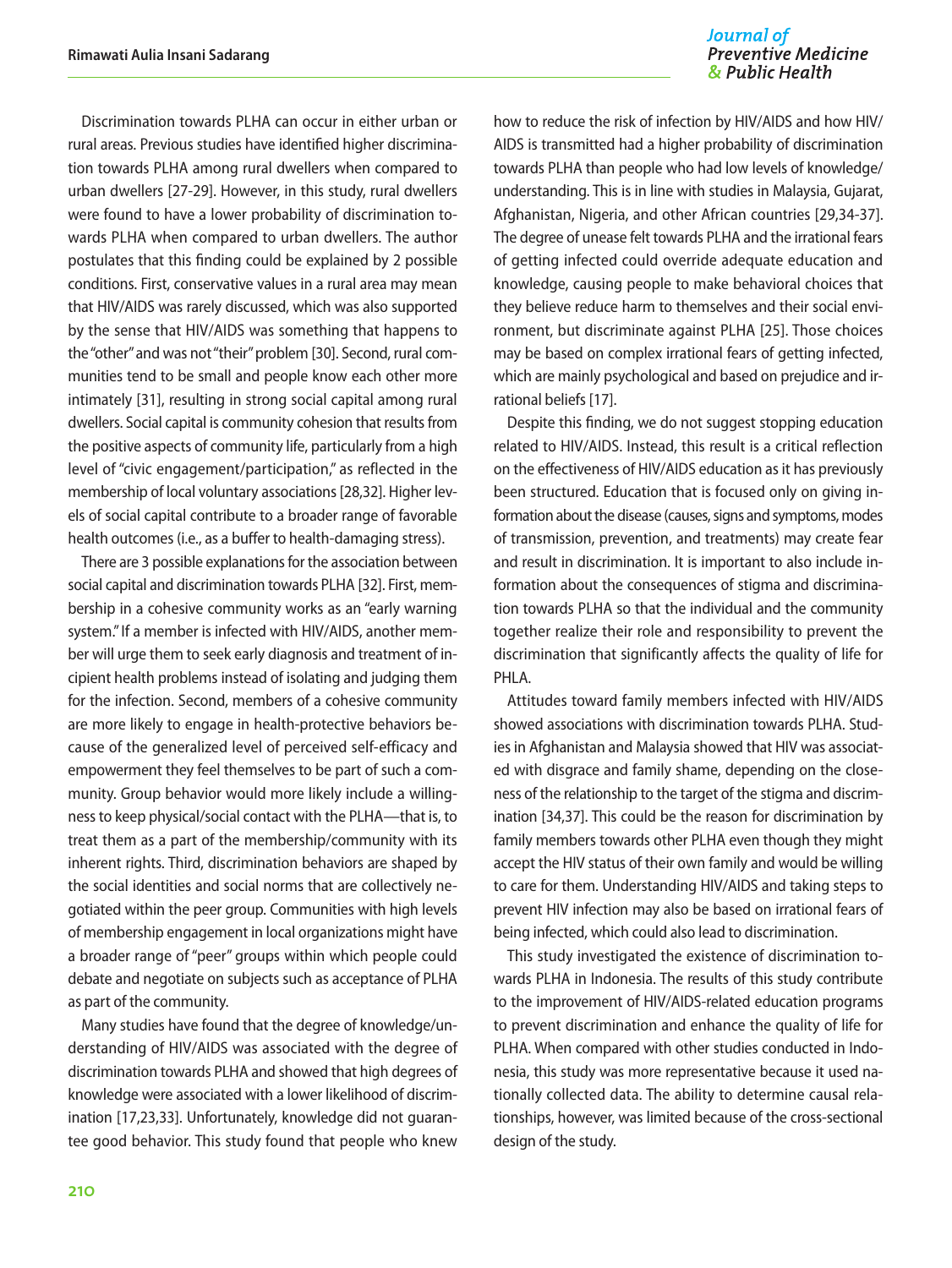Gender, residence, knowledge, and attitudes related to HIV/ AIDS were explanatory factors for discrimination towards PLHA in Indonesia. Improvements in HIV/AIDS education programs are needed, not only to inform people about the health aspects of HIV/AIDS, but also the social and psychosocial aspects that affect the quality of life for PLHA.

# **CONFLICT OF INTEREST**

The author has no conflicts of interest associated with the material presented in this paper.

## **FUNDING**

None.

# **ACKNOWLEDGEMENTS**

None.

# **AUTHOR CONTRIBUTIONS**

All work was done by Sadarang RAI.

# **ORCID**

Rimawati Aulia Insani Sadarang *https://orcid.org/0000-0003-2486-5546*

# **REFERENCES**

- 1. UNAIDS. Fact sheet latest global and regional statistics on the status of the AIDS epidemic; 2021 [cited 2021 Jul 16]. Available from: [https://www.unaids.org/en/resources/documents/2021/](https://www.unaids.org/en/resources/documents/2021/UNAIDS_FactSheet) [UNAIDS\\_FactSheet.](https://www.unaids.org/en/resources/documents/2021/UNAIDS_FactSheet)
- 2. World Health Organization. HIV/AIDS; 2021 [cited 2021 Jul 16]. Available from: [https://www.who.int/news-room/fact-sheets/](https://www.who.int/news-room/fact-sheets/detail/hiv-aids) [detail/hiv-aids](https://www.who.int/news-room/fact-sheets/detail/hiv-aids).
- 3. International Center for Research on Women (ICRW). HIV/AIDS stigma: finding solutions to strengthen HIV/AIDS programs [cited 2021 Jul 16]. Available from: [https://reliefweb.int/sites/](https://reliefweb.int/sites/reliefweb.int/files/resources/C3124F37CAB76FCAC125726E003BD1DC-ICRW%20Aug2006pdf.pdf) [reliefweb.int/files/resources/C3124F37CAB76FCAC125726](https://reliefweb.int/sites/reliefweb.int/files/resources/C3124F37CAB76FCAC125726E003BD1DC-ICRW%20Aug2006pdf.pdf) [E003BD1DC-ICRW%20Aug2006pdf.pdf.](https://reliefweb.int/sites/reliefweb.int/files/resources/C3124F37CAB76FCAC125726E003BD1DC-ICRW%20Aug2006pdf.pdf)
- 4. Dovidio JF, Glick P, Hewstone M. The SAGE handbook of prejudice, stereotyping and discrimination. London: Sage Publica-

tions; 2010, p. 84-91.

- 5. Bond L, McGinnity F, Russell H. Making equality count: Irish and international research measuring equality and discrimination; 2010 [cited 2021 Jul 16]. Available from: [https://www.](https://www.ihrec.ie/app/uploads/download-old/pdf/making_equality_count___full.pdf) [ihrec.ie/app/uploads/download-old/pdf/making\\_equality\\_](https://www.ihrec.ie/app/uploads/download-old/pdf/making_equality_count___full.pdf) [count\\_\\_\\_full.pdf.](https://www.ihrec.ie/app/uploads/download-old/pdf/making_equality_count___full.pdf)
- 6. Fauk NK, Hawke K, Mwanri L, Ward PR. Stigma and discrimination towards people living with HIV in the context of families, communities, and healthcare settings: a qualitative study in Indonesia. Int J Environ Res Public Health 2021;18(10):5424.
- 7. Mahamboro DB, Fauk NK, Ward PR, Merry MS, Siri TA, Mwanri L. HIV stigma and moral judgement: qualitative exploration of the experiences of HIV stigma and discrimination among married men living with HIV in Yogyakarta. Int J Environ Res Public Health 2020;17(2):636.
- 8. Feyissa GT, Abebe L, Girma E, Woldie M. Stigma and discrimination against people living with HIV by healthcare providers, Southwest Ethiopia. BMC Public Health 2012;12:522.
- 9. Ahsan Ullah AK. HIV/AIDS-related stigma and discrimination: a study of health care providers in Bangladesh. J Int Assoc Physicians AIDS Care (Chic) 2011;10(2):97-104.
- 10. Ji G, Li L, Lin C, Sun S. The impact of HIV/AIDS on families and children--a study in China. AIDS 2007;21(Suppl 8):S157-S161.
- 11. Bharat S. A systematic review of HIV/AIDS-related stigma and discrimination in India: current understanding and future needs. SAHARA J 2011;8(3):138-149.
- 12. Kumar N, Unnikrishnan B, Thapar R, Mithra P, Kulkarni V, Holla R, et al. Stigmatization and discrimination toward people living with HIV/AIDS in a coastal city of South India. J Int Assoc Provid AIDS Care 2017;16(3):226-232.
- 13. Ajibade BL, Adeleke MA, Olagunju RO, Kolade AO. Patterns of discriminatory practices of health-care providers towards people living HIV/AIDS in Osun State, Nigeria. IOSR J Nurs Health Sci 2013;1(6):44-50.
- 14. Pusat Data Dan Informasi. Data and information HIV; 2020 [cited 2021 Jul 16]. Available from: [https://pusdatin.kemkes.](https://pusdatin.kemkes.go.id/resources/download/pusdatin/infodatin/infodatin-2020-HIV.pdf) [go.id/resources/download/pusdatin/infodatin/infodatin-2020-](https://pusdatin.kemkes.go.id/resources/download/pusdatin/infodatin/infodatin-2020-HIV.pdf) [HIV.pdf](https://pusdatin.kemkes.go.id/resources/download/pusdatin/infodatin/infodatin-2020-HIV.pdf) (Indonesian).
- 15. UNAIDS. Country factsheets Indonesia-2020: HIV and AIDS estimates [cited 2021 Jul 21]. Available from: [https://www.un](https://www.unaids.org/en/regionscountries/countries/indonesia)[aids.org/en/regionscountries/countries/indonesia.](https://www.unaids.org/en/regionscountries/countries/indonesia)
- 16. Waluyo A, Culbert GJ, Levy J, Norr KF. Understanding HIV-related stigma among Indonesian nurses. J Assoc Nurses AIDS Care 2015;26(1):69-80.
- 17. Harapan H, Feramuhawan S, Kurniawan H, Anwar S, Andalas